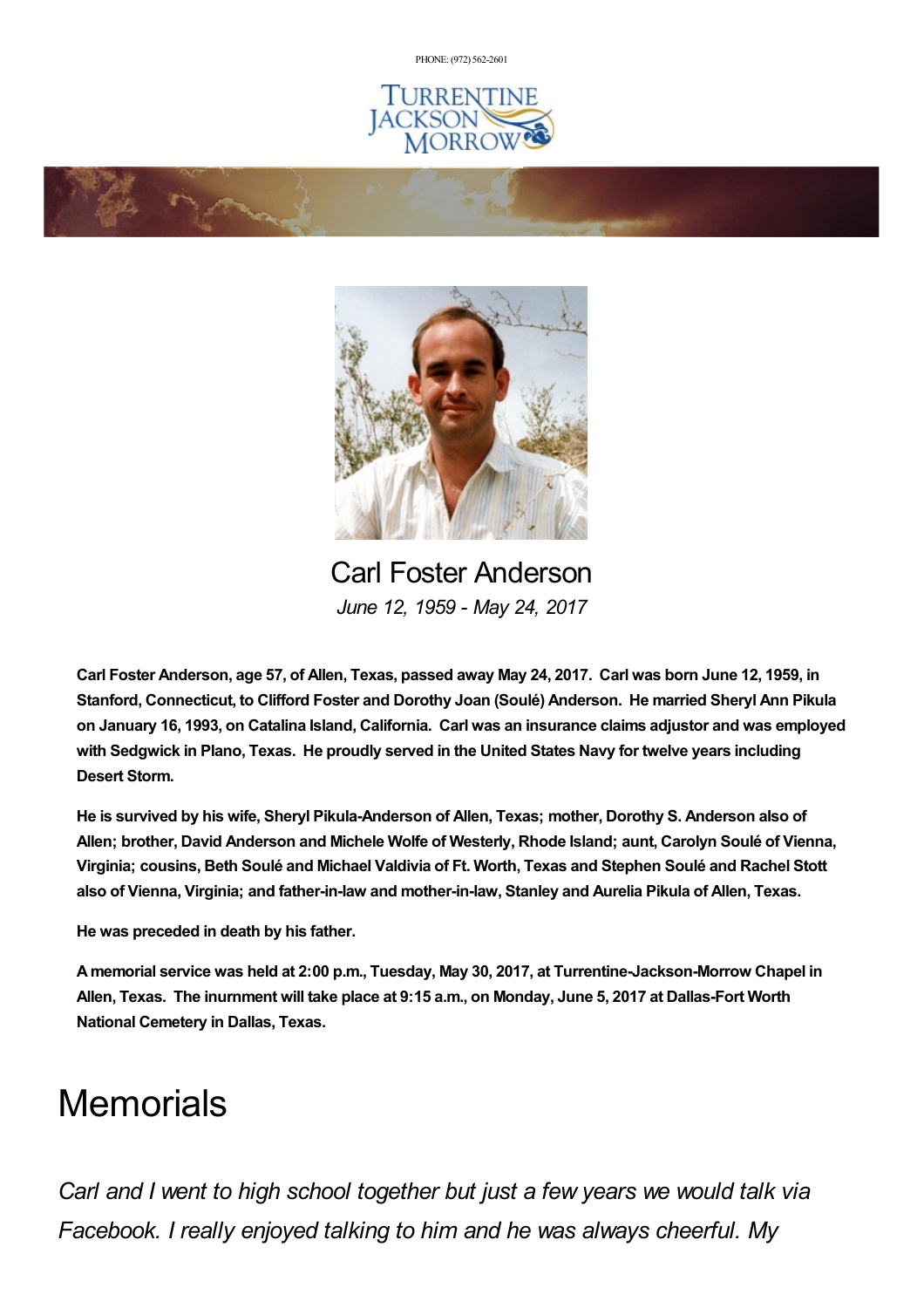*condolences to his family and friends.*

**DANNY TURNER, DECEMBER 9, 2017**

*I'm so sorry to hear about Carl. He was my Shipmate and friend. RIP, Carl.* **TRACY FORD, AUGUST 24, 2017**

*I am so very sorry for your loss. I hope the words at Revelation 21:4 can bring you a bit of comfort at this most difficult time. "And he will wipe out every tear from their eyes, and death will be no more, neither will mourning nor outcry nor pain be anymore. The former things have passed away."* **RONI FAIDA, JUNE 5, 2017**

*Carl was a friend and fellow corpsman with me on the USS Emory S. Land. I am a better man for knowing him, and the world is a sadder place for losing him. Rest in peace, Brother. Condolences from me and my wife Sharon to the entire family.*

**BOB STANTON, JUNE 1, 2017**

*Sheryl, we are all heartbroken for your loss.*

**MERRILL, MAY 29, 2017**

*Sheryl, I love you so much and I know that Carl loved you more than words can say. Here is a little picture of the beautiful butterflies you two gave me years ago that I treasure to this day. My heart goes out to you my dear Sheryl. Don't hesitate to call me when you need to talk. Again, and always, I love you, triton down, Teri*



**TERI WHITE, MAY 27, 2017**

*RIP, Shipmate. We have the watch. My thoughts and prayers go out to Carl's family.*

**TRACY, MAY 26, 2017**

*I'm so sorry for your loss. I am praying for your family during this difficult time of loss and sadness.*

**LILLIAN (IRENE BRACKET) SPARKS, MAY 26, 2017**

*To Sheryl and family- my thoughts and prayers to all of you. No words can*